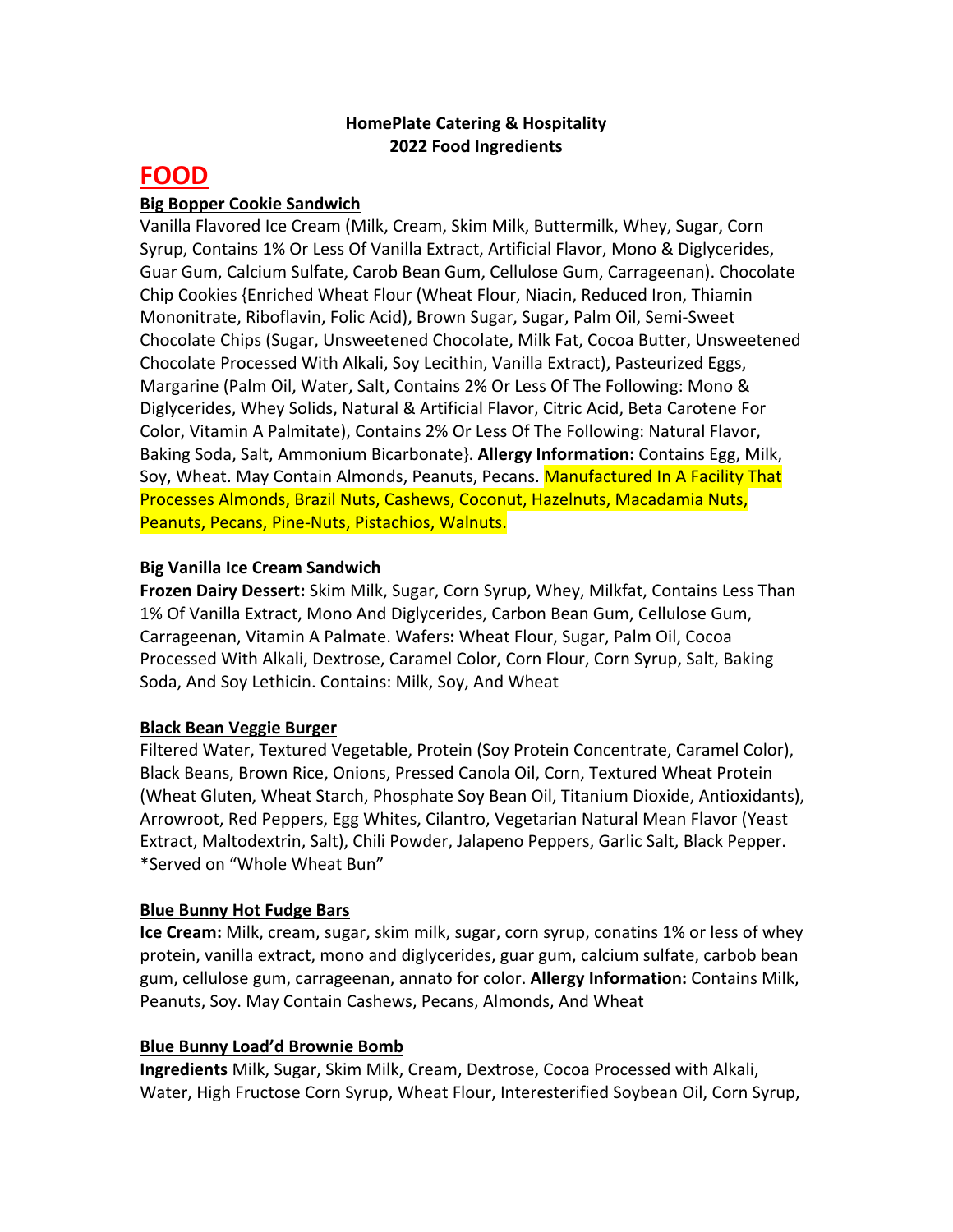Contains 2% or less of Unsweetened Chocolate, Cocoa, Natural Flavors, Liquid Pasteurized Eggs, Glycerine, Rice Syrup, Coconut Oil, Peanut Oil, Corn Starch, Salt, Pectin, Disodium Phosphate, Artificial Flavor, Whey, Soy Lecithin, Baking Soda, Baking Powder (Sodium Acid Pyrophosphate, Sodium Bicarbonate, Corn Starch, Monocalcium Phosphate), Propylene Glycol Monoesters, Mono and Diglycerides, Guar Gum, Carob Bean Gum, Carrageenan, Cellulose Gel, Cellulose Gum. **Allergy Information:** Contains Egg, Milk, Peanuts, Soy, Wheat.

## **Blue Bunny Load'd Strawberry Shortcake**

**Ingredients:** Milk, Sugar, Strawberries, Cream, Skim Milk, Dextrose, Water, Wheat Flour, High Fructose Corn Syrup, Contains 2% or less of Vanilla Extract, Natural Flavors, Strawberry Juice Concentrate, Cherry Juice Concentrate, Corn Syrup, Pasteurized Eggs, Coconut Oil, Glycerine, Food Starch‐Modified, Pectin, Phosphoric Acid, Malic Acid, Calcium Chloride, Palm Kernel Oil, Salt, Citric Acid, Soy Lecithin, Propylene Glycol Monoesters, Mono and Diglycerides, Guar Gum, Carob Bean Gum, Cellulose Gel, Cellulose Gum, Carrageenan, Fruit Juice for Color, Annatto for Color, Red 40. **Allergy Information:** Contains Egg, Milk, Soy, Wheat.

## **Cheesesteak, Beef (Philly's Best)**

Beef, water, soy protein concentrate, dextrose, modified corn stach, sodium phosphate, salt, isolated soy protein, hydrolyzed soy protein, & natural flavorings

### **Cheesesteak, Chicken (Philly's Best)**

Chicken breast, water, soy protein concentrate, dextrose, sodium phosphate, modified corn starch, salt, isolated soy protein.

### **(C)Steak Bun 6" Sliced Sandwich Roll**

Enriched Wheat Flour (Wheat Flour, Malted Barley Flour, Niacin, Iron, Thiamin Mononitrate, Riboflavin, Folic Acid), Water, Yeast, Wheat Gluten, Degermed Yellow Corn Meal, Contains 2% Or Less Of The Following: Salt, High Fructose Corn Syrup, Wheat Gluten, Dough Conditioners (Sodium Stearoyl Lactylate, Datem, Ascorbic Acid, Potassium Iodate, Azodicarbonamide, L‐Cysteine, Enzymes), Soybean Oil, Calcium Propionate And Potassium Sorbate (Preservatives), Yeast Nutrients (Monocalcium Phosphate, Calcium Sulfate, Ammonium Sulfate), Guar Gum, Corn Sugar, Corn Starch, Malted Barley Flour, Wheat Starch.

# **Chicken Breast, Breaded (Tyson)**

Boneless, skinless chicken breast with rib meat, water, seasoning [maltodextrin, salt, sugar, flavors, vegetable stock (carrot, onion, celery), carrot powder and garlic powder], sodium phosphates, salt, modified food starch. BREADED WITH: Wheat flour, water, salt, wheat gluten, leavening (sodium bicarbonate, sodium aluminum phosphate, monocalcium phosphate, sodium acid pyrophosphate), spices, garlic powder, dextrose, yellow corn flour, onion powder, extractives of paprika and turmeric, disodium inosinate and disodium guanylate, spice extractive. Breading set in vegetable oil.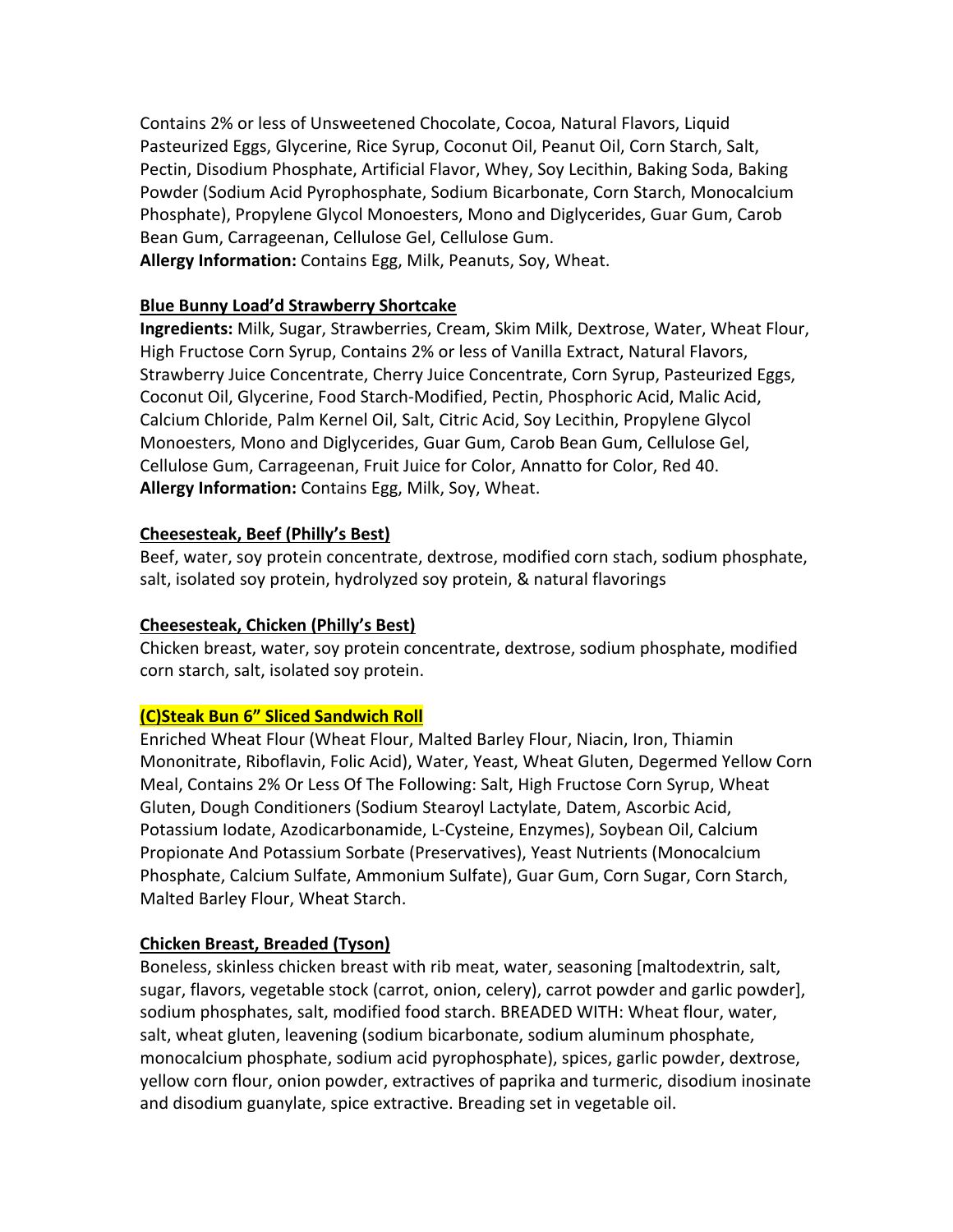## **Allergens:** Wheat

## **Chicken Breast, Grilled (Tyson)**

Chicken Breast Meat With Rib Meat, Water, Contains 2% Or Less Of Modified Food Starch, Isolated Soy Protein, Salt, Sodium Phosphates, Maltodextrin, Potassium Chloride, Dextrose, Dehydrated Onion, Carrageenan, Dehydrated Garlic, Yeast Extract, Grill Flavor (From Sunflower Oil), Corn Syrup Solids, Flavorings, Spices, Natural Smoke Flavor. **Allergens:** Soy

# **Chicken Breast, Grilled Italian Dressing (Ken's)**

Soybean oil, vinegar, water, sugar, salt, contains less than 2% of garlic\*, xanthan gum, onion\*, red bell pepper\*, spice, garlic powder, lemon juice concentrate, natural flavor, beta carotene and oleoresin paprika (color). \*dried

## **Chicken Breast Tenderloin (Tyson)**

Chicken Tenderloins, Water, Seasoning [Maltodextrin, Salt, Sugar, Chicken Stock, Vegetable Stock (Carrot, Onion, Celery), Flavors, Carrot Powder And Garlic Powder], Sodium Phosphates, Salt, Modified Food Starch. Breaded With: Wheat Flour, Water, Bleached Wheat Flour, Salt, Wheat Gluten, Sugar, Leavening (Sodium Bicarbonate, Sodium Aluminum Phosphate, Sodium Acid Pyrophosphate, Monocalcium Phosphate), Yeast Extract, Yellow Corn Flour, Onion Powder, Dextrose, Garlic Powder, Yeast, Spice, Extractives Of Paprika, Annatto, And Turmeric, Disodium Inosinate And Disodium Guanylate. Breading Set In Vegetable Oil.

# **Churro (Tio Pepe)**

Wheat Starch, vegetable oil (Contains one or more of the following: canola oil, cottonseed oil, palm oil, soybean oil), yellow corn flour, water, sodium caseinate, eggs, egg white, egg yolk, cinnamon, salt, leavening (sodium acid pyrophosphate, baking soda) guar gum, propylene glycol mono‐and diesters of fatty acids, sugar, mono and diglycerides, soy lecithin, BHT (preservative), artificial flavor.

### **Cookies and Cream Bar**

Milk, cookie crunch (wheat flour, sugar, canola oil, cocoa processed with alkali, caramel color, corn syrup, contains 2% or less of soy lecithin, chocolate liquor, salt, baking soda, corn starch, artificial flavor), predip (soybean oil, coconut oil, sugar, cocoa processed with alkali, soy lecithin, nonfat dry milk), corn syrup, sugar, skim milk, buttermilk, cream, whey, contains 2% or less of vanilla extract, maltodextrin, artificial flavor, mono and diglycerides, carob bean gum, cellulose gum, carrageenan, vitamin a palmitate. **Allergy Information:** Contains Milk, Soy, Wheat. Manufactured in a facility that processes almonds, brazil nuts, cashews, coconut, hazelnuts, macadamia nuts, peanuts, pecans, pine‐nuts, pistachios, walnuts.

### **David's Chocolate Chip Cookies**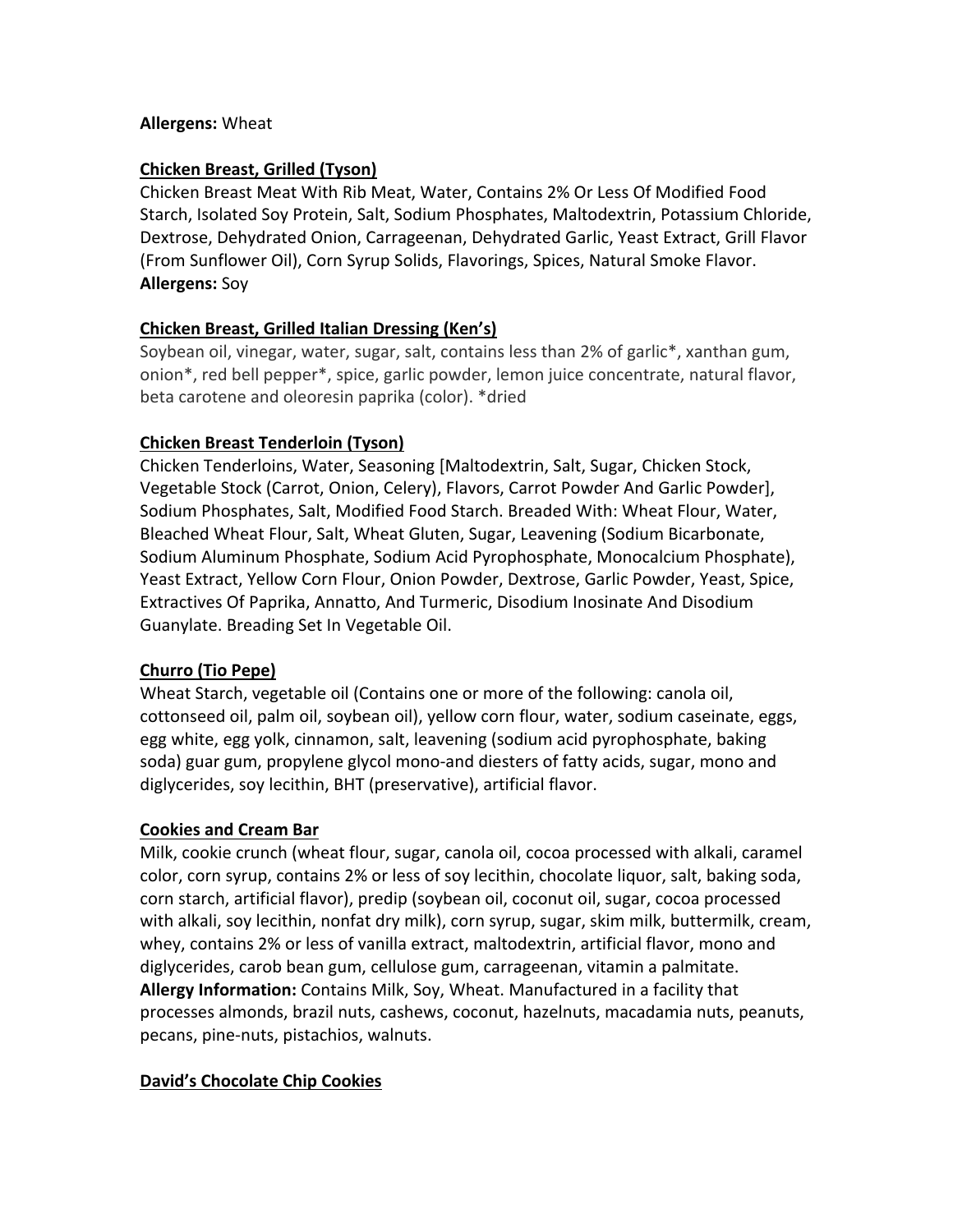Enriched wheat flour (wheat, barley, niacin, reduced iron, thiamine mononitrate, riboflavin, folic acid), sugar, chocolate chunks (sugar, chocolate liquor, cocoa butter, soy lecithin, vanilla, salt), brown sugar, vegetable oil blend (palm fruit, soybean and olive oils, water, salt, non‐fat milk, mono and diglycerides, soy lecithin, potassium sorbate as a preservative, natural and artificial flavor, vitamin A palmitate, beta carotene color), butter, eggs, invert sugar, soy flour, salt, baking soda, natural vanilla flavor. CONTAINS: EGG, MILK, SOY, WHEAT.

### **David's Edible Cookie Dough‐Chocolate Chip**

Wheat, flour, margarine (vegetable oil blend [palm fruit soy bean and olive oils], water, salt, non-fat dry milk, soy lecithin, monoglycerides, natural flavor, vitamin V, palmitate, beta carotene color), chocolate chunks (sugar, chocolate liquor, cocoa butter, soy lecithin, vanilla, salt), brown sugar, sugar, shortening (palm oil with mono and diglycerides and polysorbate 60 added), invert sugar, water, natural & artificial vanilla flavor, salt

Allergen Info: CONTAINS MILK, SOY, AND WHEAT

### **Dippin' Dots**

Our products are produced in a facility that contains milk, eggs, tree nuts, wheat, soy and peanut products. Although we make every effort to segregate this ice cream, all of our products are made in the same facility. Products made with peanuts, peanut oil or tree nuts may cause allergic reactions in some people. Some of our products are flavored with or contain peanut oil, peanuts and/or tree nuts. In addition, our ice cream does not contain gluten, although it may be present in certain add‐ins. We use flavorings provided to us by other companies which are made in facilities that manufacture products with gluten.

**Banana Split:** Milk, cream, sugar, corn syrup solids, cocoa processed with alkali, salt, red #40, yellow #5, strawberry juice, natural and artificial flavors, less than 0.5% of (mono & diglycerides, guar gum carrageenan, locust bean gum).

**Chocolate:** Whole Milk, Cream, Nonfat Milk Solids, Sugar, Guar Gum, Carrageenan, Chocolate Syrup (High Fructose Corn Syrup, Water, Cocoa Processed With Alkali, Xanthan Gum, Sugar, Salt), Artificial Flavors

**Chocolate Chip Cookie Dough: Ice Cream:** Whole Milk, Cream, Nonfat Milk Solids, Sugar, Guar Gum, Carrageenan, Natural Flavors, Vanilla **Cookie Dough:**  Unenriched Wheat Flour, Sugar, Margarine (Liquid Soybean Oil, Partially Hydrogenated Soybean Oil, Water, Salt, Whey, Soy Lecithin, Soy Mono‐ & Diglycerides, Sodium Benzoates, Artificial Butter Flavor, Beta Carotene, Vitamin A Palmitate), Chocolate Chips (Sugar, Chocolate Liquor, Cocoa Butter, Soy Lecithin, Vanilla), Brown Sugar, Powdered Sugar (Sugar, Corn Starch), Water, Butter (Cream, Salt), Natural & Artificial Flavors, Salt

**Cookies N' Cream:** Whole Milk, Cream, Nonfat Milk Solids, Sugar, Guar Gum, Carrageenan, Natural Flavors, Vanilla. **Cookies:** Enriched Flour (Wheat Flour, Niacin, Reduced Iron, Thiamine Mononitrate [Vitamin B1], Riboflavin [Vitamin B2], Folic Acid),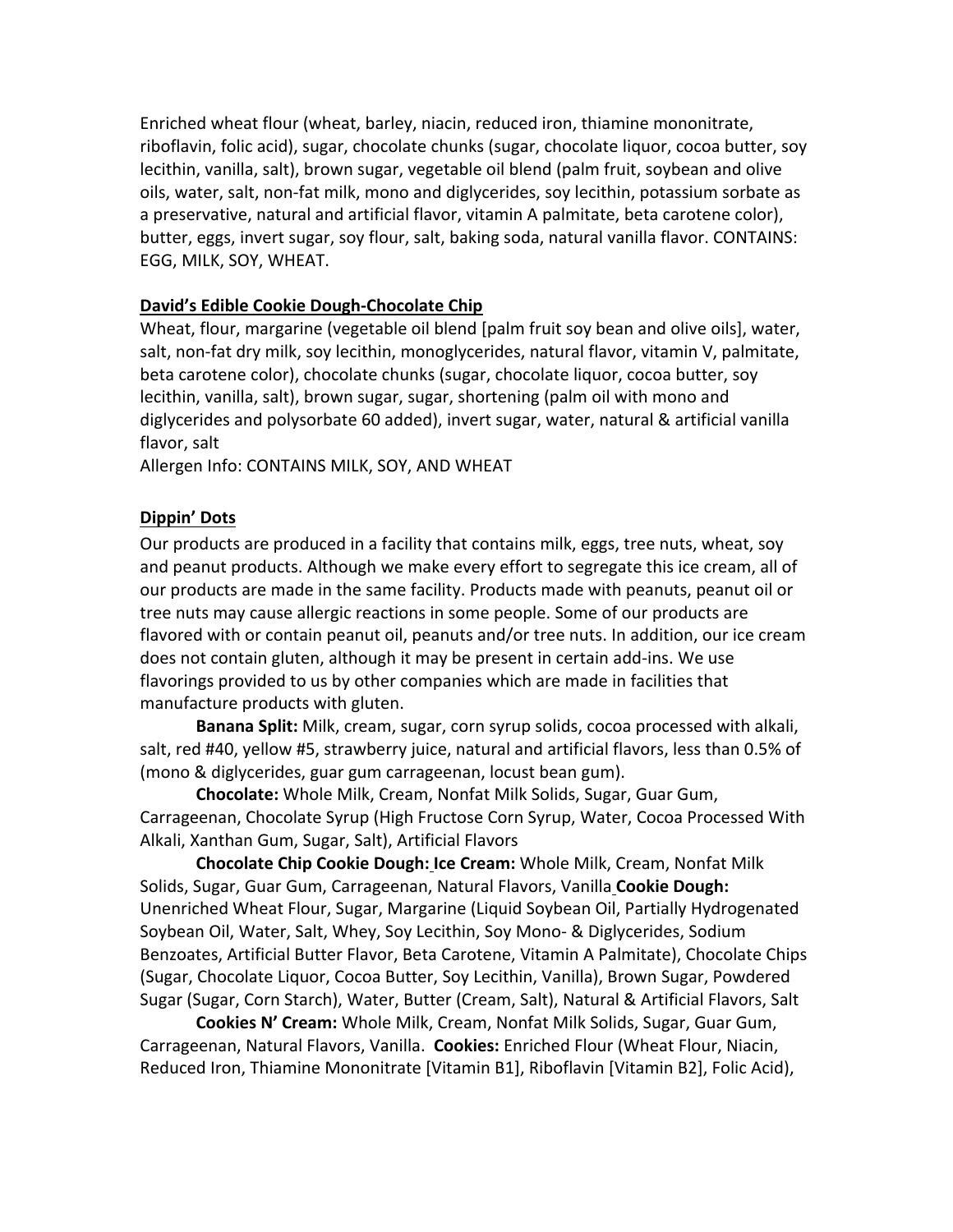Partially Hydrogenated Soybean Oil, Cocoa (Processed With Alkali), High Fructose Corn Syrup, Whey (From Milk), Cornstarch, Baking Soda, Salt, Soy Lecithin, Vanilla, Chocolate

**Cotton Candy:** Milk, cream, sugar, artificial flavors, blue #1, red #40, less than 0.5% of (mono & diglycerides, guar gum, carrageenan, locust bean gum).

**Rainbow Ice:** Water, corn syrup solids, sugar, blue #1, red #40, artificial flavor, citric acid, cellulose gum, water, corn syrup, sucrose, artificial flavor, citric acid

### **Domino's 8 inch Pizza**

Milk, Eggs, Fish, Shellfish, Wheat, Soy Peanuts, Tree Nuts.

### **Domino's 14 inch thin crust pizza**

Milk, Eggs, Fish, Shellfish, Wheat, Soy Peanuts, Tree Nuts.

### **Empanadas, Beef (Brisas)**

Potatoes, yellow corn, shredded beef, pre‐cooked white corn meal enriched (niacin, iron, riboflavin, thiamine, folic acid), corn starch, chives, onions, salt (salt, silicon dioxide, yellow prussiate of soda[anticaking agent]), minced garlic, coriander, red bell peppers (diced red peppers, water, citric acid [acidity regulator]), vegetable oil, seasoning mix (cumin, cornstarch, rice starch, pepper, FD&C yellow #5, salt, natural garlic, dehydrated garlic, natural color [annatto], turmeric, essential garlic oil), cumin.

**Empanadas, Chicken (Brisas):** Shredded **chicken**, Idaho potatoes, scallions, secret seasonings. Rice, **chicken**, carrots, green peas, carrots, scallions.

### **French Fries (McCain Shore Crisps) NOT GLUTEN FREE**

Potatoes, Vegetable Oil (Contains One Or More Of The Following Oils: Canola, Soybean, Cottonseed, Sunflower, Corn), Corn Starch ‐ Modified, Rice Flour. Contains 2% or less of Annatto Extract (color), Bleached Enriched Wheat Flour (Flour, Niacin, Reduced Iron, Thiamine Mononitrate, Riboflavin, Folic Acid), Caramel Color, Corn Starch, Dextrin, Dextrose, Leavening (Sodium Acid Pyrophosphate, Sodium Bicarbonate), Salt, Sodium Acid Pyrophosphate Added To Maintain Color, Tapioca Starch ‐ Modified, Xanthan Gum. **Allergens:**Wheat

### **Fresh Fruit Cup**

Cantaloupe, Honeydew, Pineapple, Orange, Grapes, Filtered Water, Liquid Sucrose, Citric Acid, Ascorbic Acid (Vitamin C), Potassium Sorbate and Sodium Benzoate (Preservatives).

### **Hamburger Buns, 4" 1.8 oz, Tri‐State Buns (Anthony & Son's Bakery)**

Enriched wheat flour (wheat flour, malted barley flour, niacin, reduced iron, thiamine mononitrate, riboflavin, folic acid), water, sugar, yeast, soybean oil, salt, monoglycerides, calcium propionate, calcium sulfate, enzymes, guar gum, conditioner (diacetyl tartaric acid esthers of mono‐diglycerides, enzymes (contains wheat), ascorbic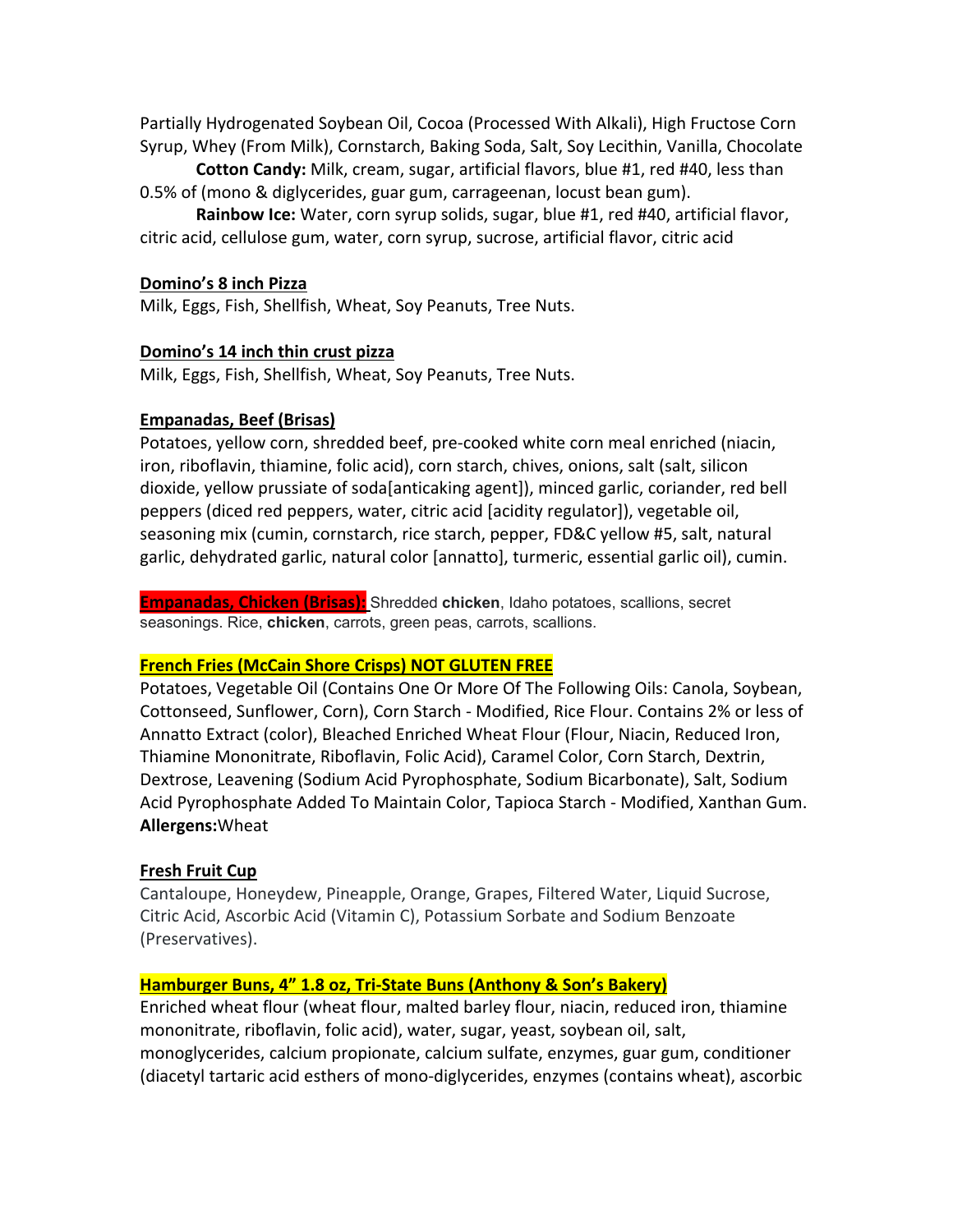acid (vitamin C), and 2% or less of each of the following: malted wheat flour, preservative (propionic acid, phosphoric acid). Allergens: wheat and soy

## **Hamburger Buns, Potato (Anthony & Son's Bakery)**

Enriched Wheat Flour (Wheat flour, Malted Barley Flour, Niacin, Reduced Iron, Thiamine Mononitrate, Riboflavin, Folic Acid), Water, Sugar, yeast, wheat gluten, potato flour, soybean oil, contains less than 2% of the following: fermented potato flour, wheat flour, cultured wheat flour, dextrose, salt, calcium sulfate, vinegar, guar gum, monoglycerides, degerminated yellow corn flour, datem, enzymes, hydrogenated soybean oil, natural flavors, paprika oleoresin (color), turmeric oleoresin (color), vitamin D2 bakers yeast, ascorbic acid (dough coniditioner). Allergens: Wheat and soy **Manufacturing facility does not use peanuts or tree nuts**

### **Hamburger Beef Patty, ¼ lb (Holten Meats)**

Beef, Beef Fat

**Hamburger Beef Patty, ½ lb Jersey Burger (Holten Meats)**  Beef, Beef Fat **\*Served on a Telera Roll\*** 

## **Hamburger: Telera Roll for Jersey Burger**

Unbleached enriched flour (wheat flour, malted barley flour, niacin, reduced iron, thiamine mononitrate, riboflavin, folic acid), water, sour culture, sugar, canola oil, contains 2% or less of: salt, semolina, yeast,ascorbic acid added as a dough conditioner, enzymes. Contains: wheat. Made in a facility that also processes milk, soy and tree nuts (pecans, walnuts).

**Allergens:**wheat

### **Harvest Hospitality Fried Oreo**

### **Harvest Hospitality Funnel Cake**

Wheat Flour, Non‐Fat Milk Solids, Sugar, Dried Whole Eggs, Vanilla, Salt, Leavening

# **Hot Dog Buns, Potato (Anthony & Son's Bakery)**

Enriched flour (wheat flour, malted barley flour, niacin, reduced iron, thiamin mononitrate, riboflavin, folic acid), water, yeast, sugar, potato flour, wheat gluten. Contains less than 2% of each of the following: fermented potato flour, soybean oil, wheat flour, salt, dextrose, cultured wheat flour, vinegar, degerminated yellow corn flour, guar gum, monoglycerides, calcium sulfate, enzymes, natural flavors, turmeric oleoresin (color), paprika oleoresin (color), ascorbic acid (dough container). Allergens: Wheat & Soy **Manufacturing facility does not use peanuts or tree nuts**

**Hot Dog Buns, 1.5 oz Tri‐State Buns (Anthony & Son's Bakery)**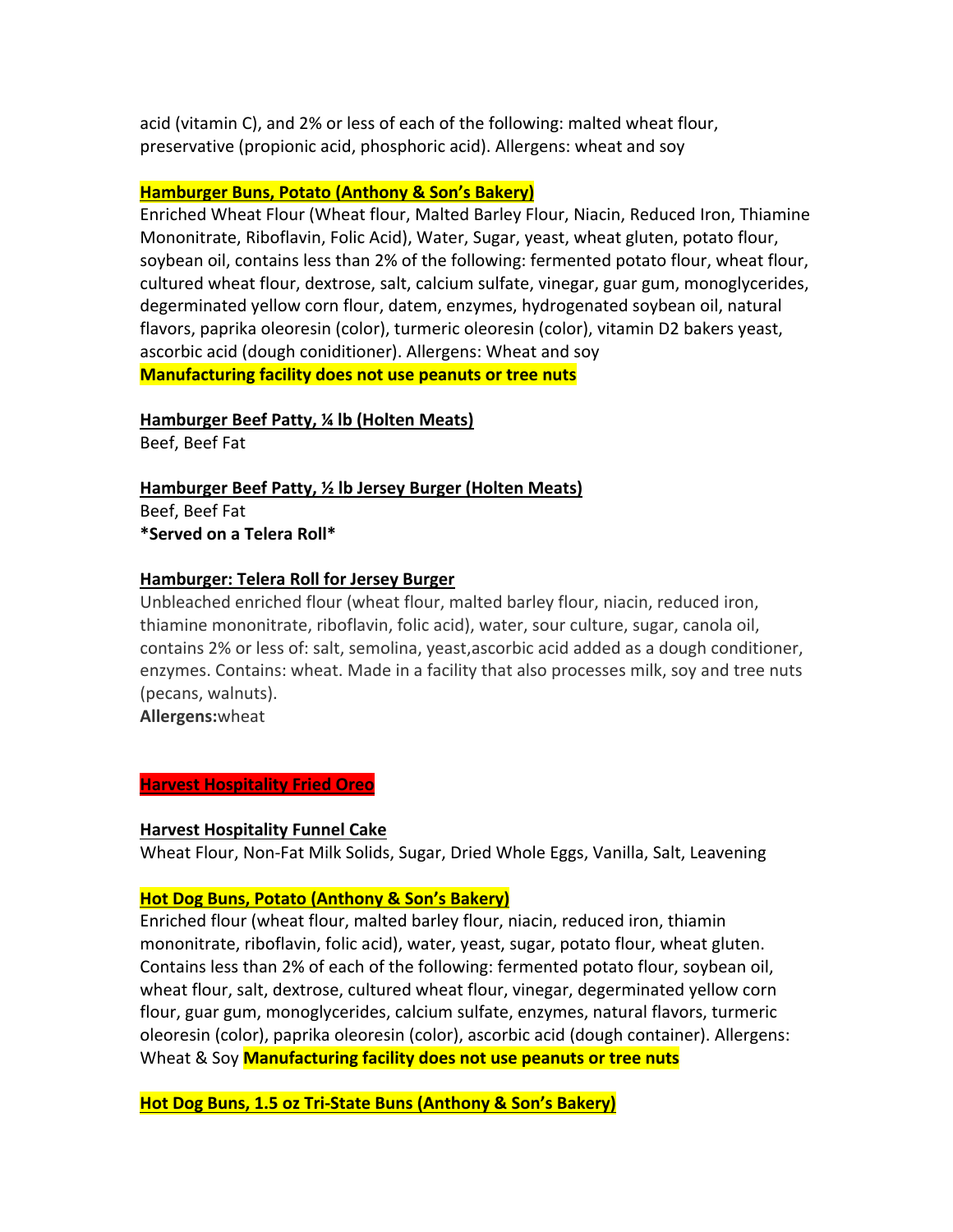Enriched wheat flour (wheat flour, malted barley flour, niacin, reduced iron, thiamin, mononitrate, riboflavin, folic acid), water, sugar, yeast, soybean oil, salt, monoglycerides, calcium propionate, calcium sulfate, enzymes, guar gum, conditioner (Diacetyl tartaric acid esthers of mono‐diglycerides, enzymes (contains wheath), ascorbic acid (vitamin C), and 2% or less of each of the following: malted wheat flour, preservatives (Propionic acid, phosphoric acid).

## **Hot Dog (Sabrett, 7x1)**

Premium Beef, Water, Salt, Contains Less Than 2% Sorbital, Flavoring, Potassium Lactate, Paprika, Garlic Puree, Hickory Smoke Flavor, Sodium Diacetate, Sodium Nitrite.

## **Hot Dog, Foot Long(Sabrett, 4x1)**

Premium Beef, Water, Salt, Contains Less Than 2% Sorbital, Flavoring, Potassium Lactate, Paprika, Garlic Puree, Hickory Smoke Flavor, Sodium Diacetate, Sodium Nitrite.

# **Hot Dog, Kids Meal (Sabrett, 10x1)**

Beef, Water, Salt, Contains Less Than 2%: Sorbitol, Flavorings, Potassium Lactate, Paprika, Garlic Powder, Hickory Smoke Flavor, Sodium Diacetate, Sodium Erythorbate, Sodium Nitrite.

## **Hot Dog, Specialty (Sabrett)**

Beef, Water, Salt, Contains Less Than 2%: Sorbitol, Flavorings, Potassium Lactate, Paprika, Garlic Powder, Hickory Smoke Flavor, Sodium Diacetate, Sodium Erythorbate, Sodium Nitrite.

### **Premio Italian Sausage Fully Cooked Hot**

Pork, Water, Salt, Corn Syrup Solids, Spices (Including Pepper And Fennel), Dextrose, Paprika, Spice Extractives, Bha And Bht Added To Protect Flavor \*Served on "(C)Steak Bun 6" Sliced Sandwich Roll\*

### **Premio Italian Sausage Fully Cooked Sweet**

Pork, Water, Salt, Corn Syrup Solids, Spices (Including Pepper And Fennel), Dextrose, Caramel Color, Spice Extractives, Bha And Bht Added To Protect Flavor \*Served on "(C)Steak Bun 6" Sliced Sandwich Roll\*

# **Mozzarella Sticks (McCain)**

Low‐Moisture Part Skim Mozzarella Cheese (Pasteurized Part Skim Milk, Cheese Culture, Salt, Enzymes), Bleached Wheat Flour, Water, Vegetable Oil (Soybean And/Or Canola Oil), Bleached Enriched Wheat Flour (Wheat Flour, Niacin, Ferrous Sulfate, Thiamine Mononitrate, Riboflavin, Folic Acid), Yellow Corn Flour. Contains 2% or less of Blue 1, Calcium Caseinate, Dextrose, Leavening (Sodium Acid Pyrophosphate, Sodium Bicarbonate, Sodium Aluminum Phosphate), Modified Corn Starch, Mono‐ and Diglycerides, Natural Flavors, Paprika Extract (color), Red 40, Salt, Sodium Alginate,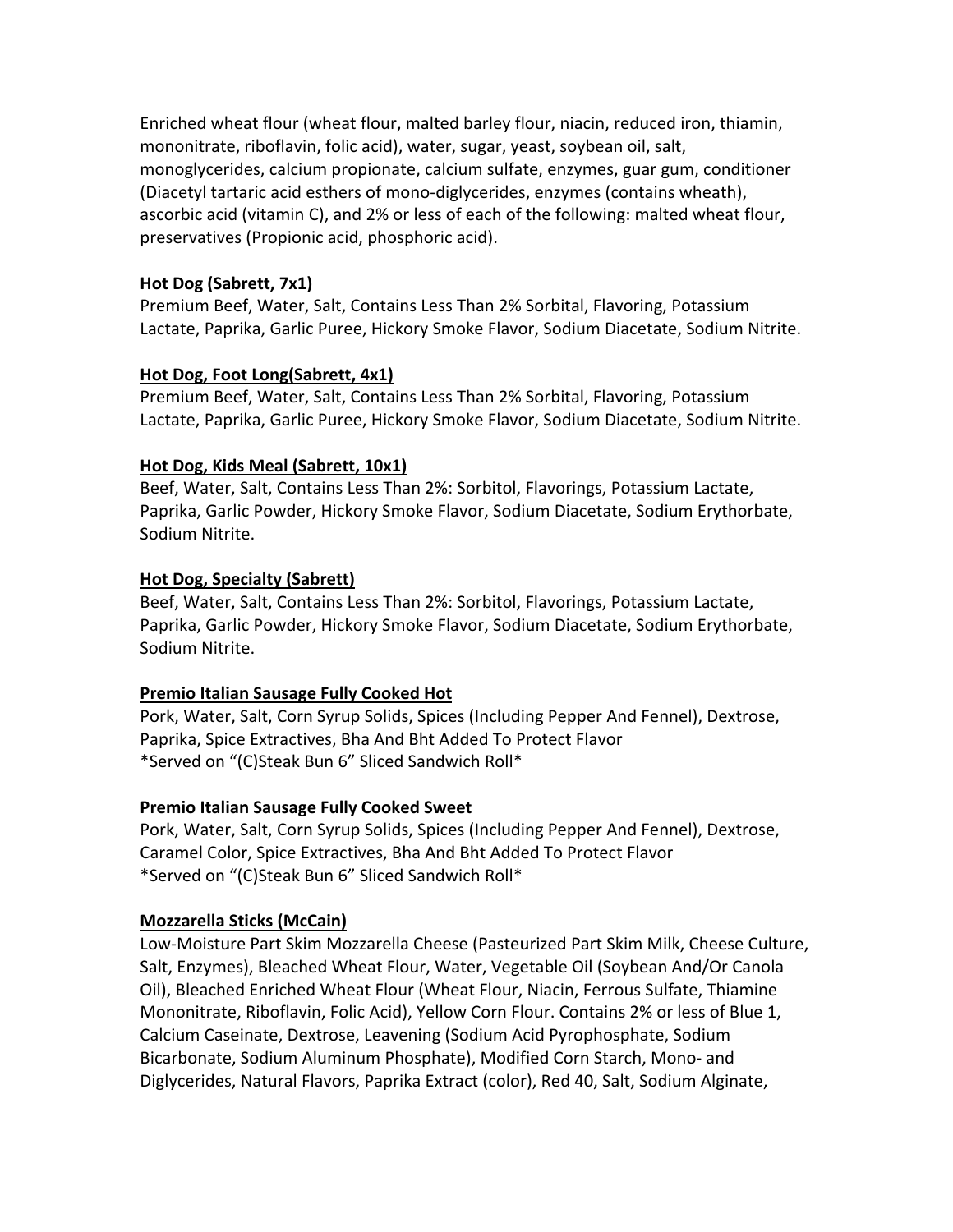Spices, Sugar, Whey, Yellow 5. CONTAINS: Milk, Wheat **Allergens:**Milk,Wheat

# **Mr. Softee Chocolate Ice Cream, Pasteurized, homogenized, artificially flavored**

Grade A non‐fat milk, cream, sugar, corn syrup, high fructose corn syrup, cocoa (processed with alkali), whey, mono and diglycerides, cellulose gum, tetrasodium pyrophosphate, carrageenan

## **Mr. Softee Vanilla Ice Cream, Pasteurized, homogenized, artificially flavored**

Milk, cream, sugar, non‐fat milk, corn syrup, vanilla & vanilla (an artificial flavor), mono and diglycerides, cellulose gum, tetrasodium pyrophosphate, carrageenan.

## **Mr. Softee Milkshake Milk**

Milk, Vitamin D3. **Allergens:** Milk **Kosher:** Yes

# **Mr. Softee Sprinkles, Chocolate**

Sugar, corn starch, palm & palm kernel oil, cocoa powder, soy lecithin, dextrin, confectioners glaze, carnauba wax, FD&C colors, yellow #5, yellow #6, red #40, blue #1.

## **Mr. Softee Sprinkles, Rainbow**

Sugar, corn stach, palm & palm kernel oil, soy lecithin, dextrin, confectioners glaze, carnauba wax, lake red #40, lake Blue #1, FD&C Red#3, FD&C Blue2 & Red#40.

# **Mr. Softee Waffle Cone**

Bleached flour, sugar, pure vegetable shortening (soybean oil), oat fiber, soy lecithin, salt, artificial flavoring. Allergens: contains wheat and soy.

# **Nutty Bavarian Almonds**

Almonds, sugar, cinnamon, salt, and natural and artificial vanilla flavors.

### **Nutty Bavarian Cashews**

Cashews, sugar, cinnamon, salt, and natural and artificial vanilla flavors.

### **Nutty Bavarian Pecans**

Pecans, sugar, cinnamon, salt, and natural and artificial vanilla flavors.

### **Ole Mexican Nacho Chips**

Whole grain corn, water, contains 2% or less of the following: preservative (propionic acid, sodium hydroxide, benzoic acid), gum blend, and traces of food grade lime

**Oink and Moo Pulled Pork** House made gluten free BBQ Sauce and our spice rub which contains sugar, salt, paprika pepper.

**Oink and Moo BBQ Chicken**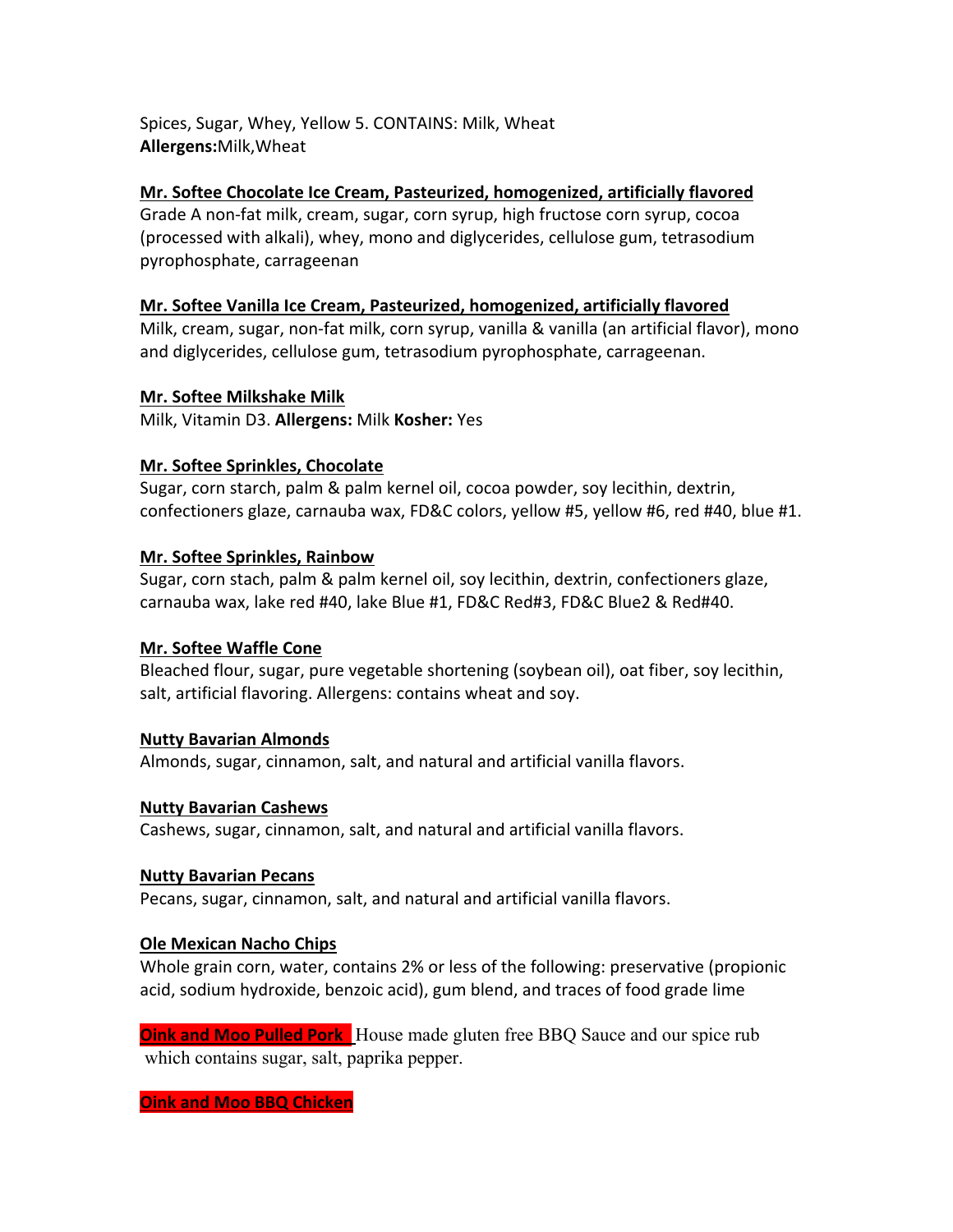#### **Oink and Moo Smoked Brisket**

### **Onion Ring (McCain)**

Onions, bleached wheat flour, water, vegetable oil (soybean and/or canola), yellow corn flour, food starch‐modified. Contains 2% or less of dextrose, guar gum, leavening (sodium bicarbonate, sodium aluminum phosphate, sodium acid pyrophosphate) mono & diglycerides, oleoresin paprika, salt, sorbitol, spice, sugar, vegetable oil shortening (soybean and/or partially hydrogenated soybean oil), whey. Contains: Milk, wheat

### **Oreo Churro**

Enriched wheat flour (wheat flour, niacin, reduced iron, thiamine mononitrate, riboflavin, folic acid), water, crème filling (high fructose corn syrup, water, sugar, food starch–modified, vegetable shortening [palm oil, mono and diglycerides, polysorbate 60, citric acid as antioxidant], soybean oil, salt, preservatives [potassium sorbate, sodium benzoate], natural and artificial flavors, phosphoric acid, titanium dioxide [color], yellow 5, yellow 6), soybean oil, sugar, oreo crumbs (unbleached enriched flour [wheat flour, niacin, reduced iron, thiamine mononitrate, riboflavin, folic acid], sugar, canola oil, cocoa [processed with alkali], invert sugar, leavening [baking soda and/or calcium phosphate], salt, soy lecithin, chocolate, natural flavor), oreo cookie pieces (unbleached enriched flour [wheat flour, niacin, reduced iron, thiamine mononitrate, riboflavin, folic acid], sugar, palm and/or canola oil, cocoa [processed with alkali], invert sugar, leavening [baking soda and/or calcium phosphate], soy lecithin, salt, chocolate, natural flavor), cocoa (processed with alkali), contains 2% or less of the following: wheat starch, wheat gluten, food starch‐modified, salt, artificial flavor, baking powder (sodium acid pyrophosphate, sodium bicarbonate, corn starch, monocalcium phosphate), titanium dioxide (color), egg whites, monoglycerides, xanthan gum, whey. Crumb sugar topping: sugar, oreo crumbs (unbleached enriched flour [wheat flour, niacin, reduced iron, thiamine mononitrate, riboflavin, folic acid], sugar, canola oil, cocoa [processed with alkali], invert sugar, leavening [baking soda and/or calcium phosphate], salt, soy lecithin, chocolate, natural flavor). **Allergens:**Eggs,Milk,Soy,Wheat

### **Popcorn**

Popcorn Kernels**,** Flavacol Flavoring (Salt, Artificial Flavoring, Yellow #5, Yellow #6), Corn (Popping Corn), Oil (Canola Oil, Butter Flavoring)

### **Pork Roll**

Pork, Salt, Contains 2% or Less of: Sugar, Potassium Lactate, Sodium Diacetate, Sodium Erythorbate, Sodium Nitrite.

**Pork Roll Bun‐Kaiser Roll, Anthony & Sons Bakery**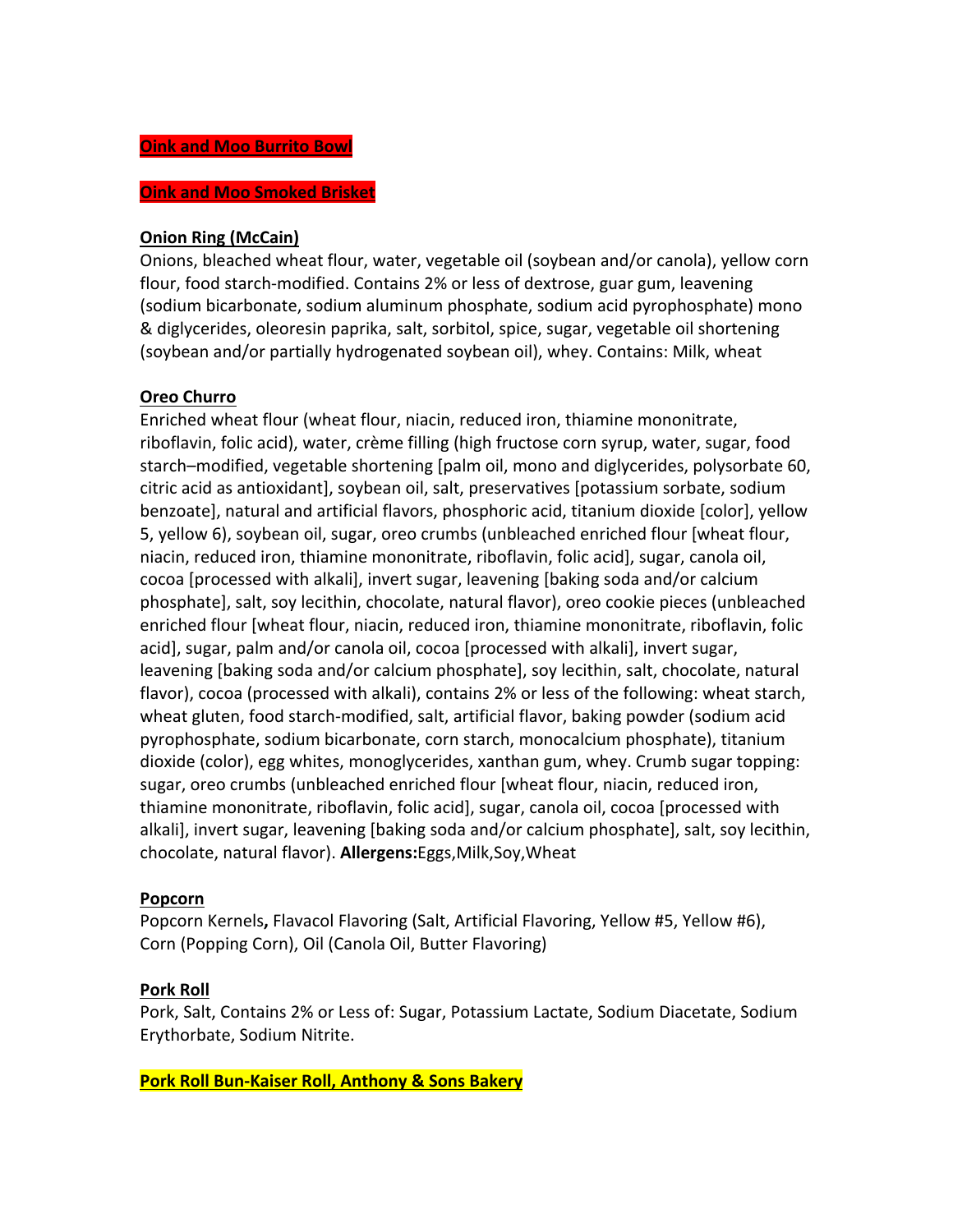Unbromate, unbleached enriched wheat, flour (niacin, iron, thiamine, mononitrate, riboflavin, folic acid), water, dough conditioner: (soy flour, diacetyl tartaric acid esters of mono and diglycerides(DATEM), Monoglycerides, soybean oil, calcium sulfate, ascorbic acid, potassium bromate, L‐Cysteine, dextrin, wheat starch and enzymes), salt, soybean oil, sugar, vital wheat gluten, yeast. Allergens: contains wheat & soy.

| <b>Rita's Italian Ice Allergens list:</b> |  |
|-------------------------------------------|--|
| <b>Vanilla Custard</b>                    |  |
| <b>Blue raspberry</b>                     |  |
| <b>Cherry</b>                             |  |
| Lemon                                     |  |

# **Slider Bun‐Kings Hawaiian**

Enriched flour (wheat flour, enzyme, niacin, reduced iron, thiamine mononitrate, riboflavin, folic acid), water, sugar, liquid sugar (sugar, water), butter (pasteurized cream, salt), eggs, contains less than 2% of each of the following: potato flour,yeast, whey, nonfat milk, soy flour, salt, yellow corn flour, wheat gluten, sodium stearoyl lactylate, datem, monocalcium phosphate, wheat flour, calcium sulfate, sodium silicoaluminate, ascorbic acid added as a dough conditioner, ammonium sulfate, wheat starch, sorbitan monostearate, enzymes, microcrystalline cellulose, calcium silicate. **Allergens:**eggs,milk,soy,wheat

# **Slider‐Hot Dog, Sabrett Mini**

Beef, water, salt, spices, sorbitol, citrus powder\*, celery juice powder\*, cherry powder\*, liquid smoke, buffered vinegar\* (\*TO PRESERVE QUALITY)

# **Soft Pretzels 5 Oz (SuperPretzel)**

Enriched Wheat Flour (Wheat Flour, Malted Barley Flour, Niacin, Reduced Iron, Thiamine Mononitrate, Riboflavin, Folic Acid), Water, Corn Syrup, Yeast, Salt, Bicarbonates And Carbonates Of Soda **Allergens: Wheat**

### **Turkey Burger (Jennie O)**

Dark turkey, contains 2% or less salt, rosemary extract, savory seasoning (spices including black pepper, dehydrated garlic, onion powder)

### **Whole Grain White Wheat Hamburger Rolls (Anthony & Sons Bakery)**

Whole grain white whole wheat flour, water, sugar, wheat gluten, yeast, contains 2% or less of each of the following, wheat flour, cultured wheat flour, vinegar, wheat flour, guar gum, calcium sulfate, enzymes, ascorbic acid (dough conditioner). Allergens: Wheat and soy.

### **Mini Sub Roll (Anthony & Sons Bakery)**

Unbromate, unbleached enriched wheat flour (niacin, iron, thiamine mononitrate, riboflavin, folic acid), water, salt, dough conditioner (soy, flour, diacetyl, tartaric acid,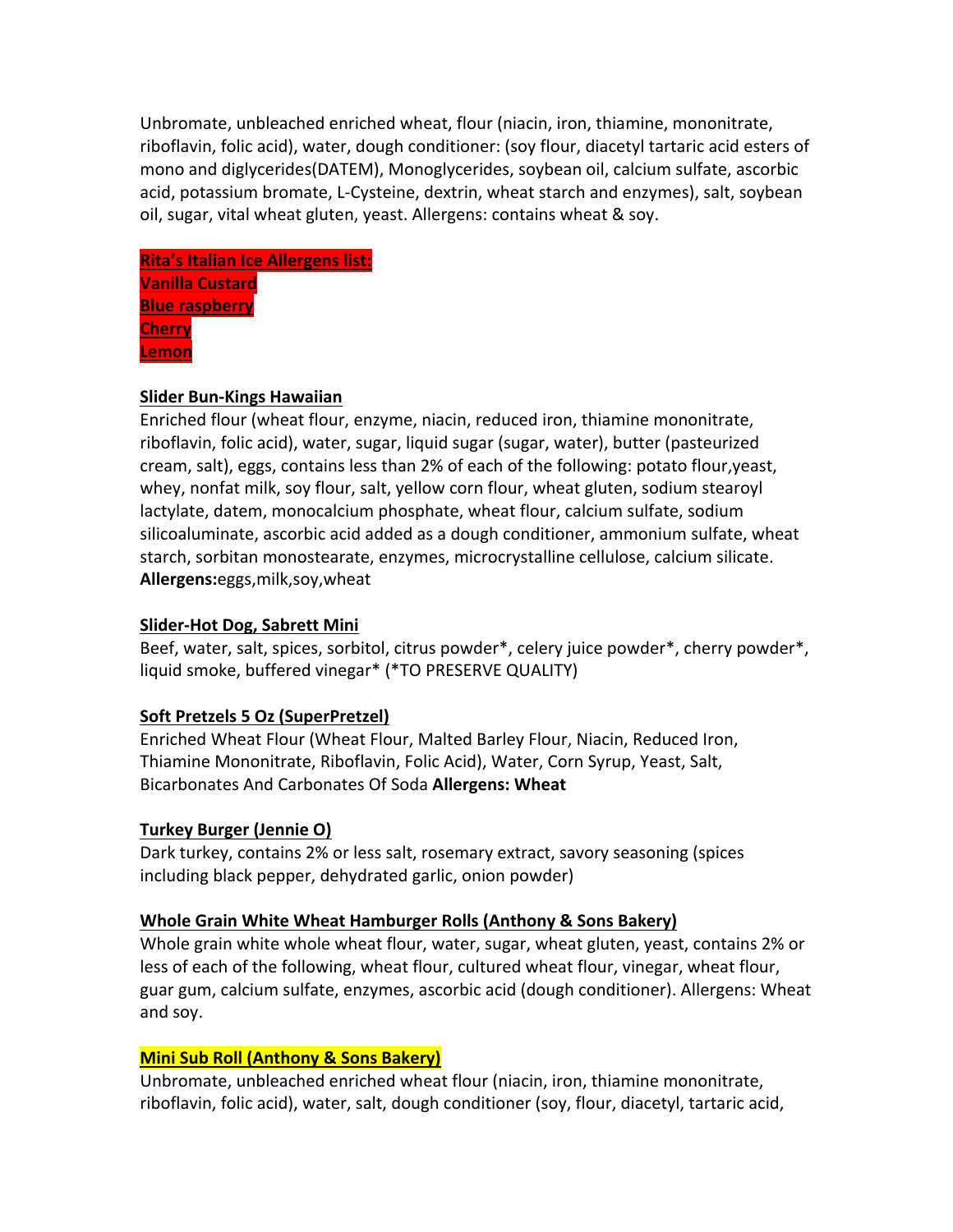esters of mono‐diglycreides(DATEM), monoglycerides, soybean oil, calcium sulfate, ascorbic acid, potassium bromate, L‐Cysteine, dextrin, wheat starch and enzymes), sugar, soybean oil, yeast, wheat starch, calcium carbonate, silicon dioxide, L‐Cysteine, Hydochloride. Allergens: Wheat & soy

# CONDIMENTS (PCs):

## **Ken's Sauce Mustard Honey Cup:**

SOYBEAN OIL, YELLOW MUSTARD (DISTILLED VINEGAR, WATER, MUSTARD SEED, SALT, TURMERIC, PAPRIKA, SPICE), DISTILLED VINEGAR, SUGAR, WATER, EGG YOLK, HONEY, CONTAINS LESS THAN 2% OF SALT, XANTHAN GUM, SPICE, OLEORESIN PAPRIKA (COLOR), OLEORESIN TURMERIC (COLOR). CONTAINS EGG.

## **Heinz Ketchup Packet Fancy:**

TOMATO CONCENTRATE FROM RED RIPE TOMATOES, DISTILLED VINEGAR, HIGH FRUCTOSE CORN SYRUP, CORN SYRUP, SALT, SPICE, ONION POWDER, NATURAL FLAVORING.

## **Heinz Relish Sweet Green:**

CUCUMBERS, HIGH FRUCTOSE CORN SYRUP, CABBAGE, DISTILLED WHITE VINEGAR, SALT, POTASSIUM SORBATE AND SODIUM BENZOATE (AS PRESERVATIVES), GUAR GUM, ALUMINUM SULFATE, XANTHAN GUM, DRIED RED BELL PEPPERS, POLYSORBATE 80, NATURAL AND ARTIFICIAL FLAVORS, FD&C YELLOW NO. 5 AND FD&C BLUE NO. 1

# **Heinz Sauce Barbecue Packet:**

TOMATO PUREE (WATER, TOMATO PASTE), HIGH FRUCTOSE CORN SYRUP, DISTILLED WHITE VINEGAR, SALT, MODIFIED CORNSTARCH, CONTAINS LESS THAN 2% OF THE FOLLOWING: NATURAL HICKORY SMOKE FLAVOR, PAPRIKA, MUSTARD FLOUR, SPICES, SODIUM BENZOATE (PRESERVATIVE), ONION POWDER, GARLIC POWDER, TURMERIC, NATURAL FLAVORINGS.

### **Kraft Mayonnaise Real Packet:**

SOYBEAN OIL, WATER, EGGS, VINEGAR, CONTAINS LESS THAN 2% OF EGG YOLKS, LEMON JUICE CONCENTRATE, SALT, SUGAR, DRIED ONIONS, DRIED GARLIC, PAPRIKA, NATURAL FLAVOR, CALCIUM DISODIUM EDTA (TO PROTECT FLAVOR).

### **Muy Bueno Cheddar Cheese Sauce**

Water, skim milk, vegetable oil (including one or more of the following: modified palm oil, canola oil, soybean oil, sunflower oil), modified food starch, natural flavors, salt, cheddar cheese (cultured milk, salt, and enzymes) contains 1 percent or less of the following: sodium phosphate, lactic acid, sodium citrate, datem, vinegar, citric acid, annatto color, spice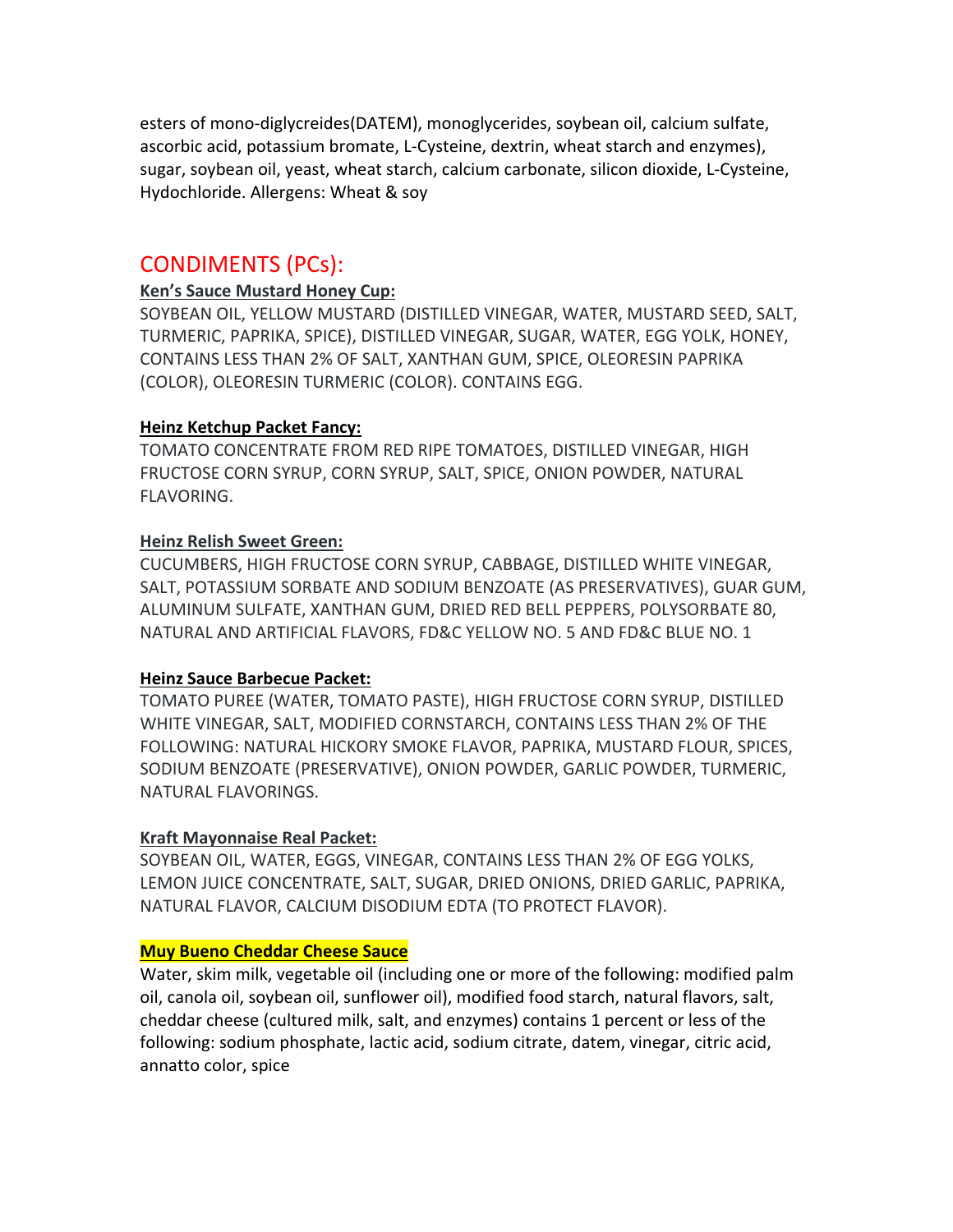## **Muy Bueno Chili Sauce**

Water, tomato paste, textured vegetable protein (soy protein concentrate, caramel color), vegetable oilk (contains one or more of the following: canola oil, soybean oil), chili pepper, modified food starch, contains 2 percent or less of the following: salt, caramel color, sugar, hydrolysed corn, soy & wheat protein, spices, dehydrate onion, garlic powder, citric acid, autolyzed yeast extract, maltodextrin, dextrose, thiamine, hydrochloride, vinegar, disodium inosinate, disodium guanylate.

# **Onion Ring Sabi Sauce**

Soybean oil, water, high fructose corn syrup, horseradish, distilled vinegar, cider vinegar, egg yolks, sugar, salt, contains less than 2% of tomato paste, spices, onion\*, garlic\*, sodium benzoate and potassium sorbate (as preservatives), calcium disodium edta added to protect flavor, xanthan gum, lemon juice concentrate, natural & artificial flavors, polysorbate 60, oleoresin paprika (color), celery seed. \*dehydrated contains: egg. **Allergens:** eggs

### **Raspberry Vinaigrette Dressing**

Water, Vinegar, Corn Syrup, Sugar, Corn Syrup Solids, Less Than 2%: Cucumber Juice, Red Raspberry Juice, Salt, Xanthan Gum, Potassium Sorbate, Calcium Disodium, Maltodextrim, Onion, Red Bell Pepper, Citric Acid, Garlic, Red 40, Blue 1.

### **Ricos Thick 'N Chunky Salsa**

Water, Crushed Tomato, Diced Tomato, Onion, Bell Pepper, Vinegar, Salt, Dehydrated Onion, Dehydrated Garlic

### **Sauerkraut**

Sauerkraut, Water, Salt, Preserved With Sodium Benzoate And Sodium Metabisulfite

# **Sysco Canola Frying Oil**

Canola Oil With Tbhq And Citric Acid Added As Preservatives And Dimethylpolysiloxane Added As An Anti‐Foaming Agent.

# DRINKS:

# **Bottled Beverage: Coke**

Carbonated water, high fructose corn syrup, caramel color, phosphoric acid, natural flavors, caffeine

### **Bottled Beverage: Coke Zero**

Carbonated water, caramel color, phosphoric acid, aspartame, potassium benzoate (to protect taste), natural flavors, potassium citrate, acesulfame potassium, caffeine.

**Bottled Beverage: Dasani Purified Water** 

Purified Water, Magnesium Sulfate, Potassium Chloride, Salt **Bottled Beverage: Diet Coke**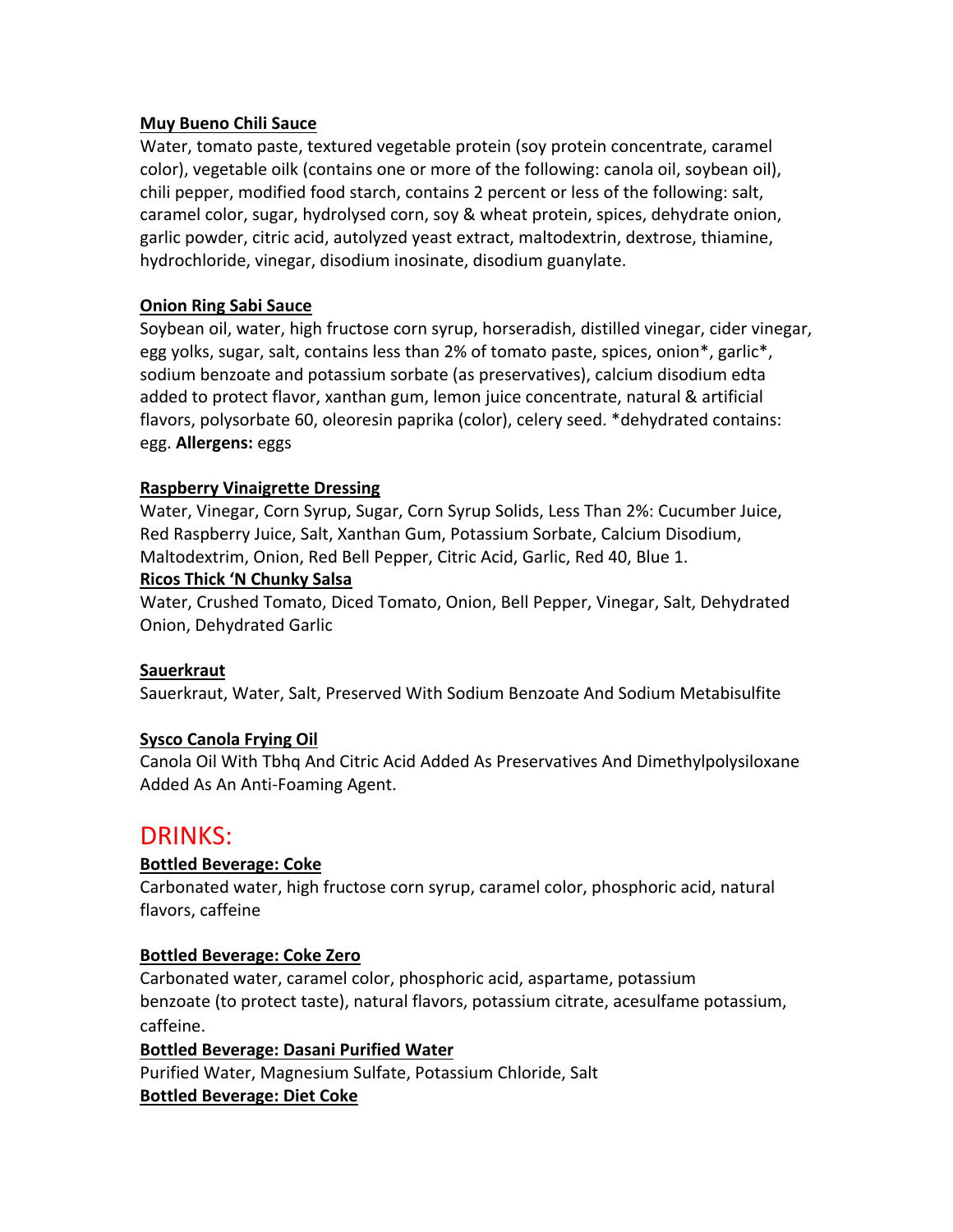Carbonated water, caramel color, aspartame, phosphoric acid, potassium benzoate (to protect taste), natural flavors, citric acid, caffeine.

### **Bottled Beverage: Dr. Pepper**

carbonated water, high fructose corn syrup, caramel color, phosphoric acid, natural and artificial flavors, sodium benzoate (preservative), caffeine

### **Bottled Beverage: Honest Tea**

**Honey Green:** Caffeine Content: 94mg/ Bottle ABOUT 1/2 THE CAFFEINE OF 16.9 fl oz. Organic brewed tea (filtered water, fair trade organic green tea leaves), fair trade organic cane sugar, organic honey, organic and natural flavor, ascorbic acid (to protect taste), citric acid.

### **Bottled Beverage: MM Lemonade**

Pure filtered water, high fructose corn syrup, lemon juice from concentrate, less than 0.5% of: natural flavors, citric acid (provides tartness), modified cornstarch, glycerol ester of rosin, sodium benzoate and potassium sorbate and calcium disodium edta (to protect taste), yellow #5.

## **Bottled Beverage: Powerade, Fruit Punch**

Water, High Fructose Corn Syrup, Citric Acid, Natural Flavors, Sodium Chloride (Electrolyte), Potassium Citrate (Electrolyte), Modified Food Starch, Red 40, Magnesium Chloride (Electrolye), Calcium Chloride (Electrolyte), Potassium Phosphate (Electrolyte), Ester Gum, Coconut Oil, Brominated Vegetable Oil, Niacinamide (B3), Pyridoxine Hydrochloride (B6), Cyanocobalamin (B12)

## **Bottled Beverage: Powerade, Mountain Berry Blast**

Water, High Fructose Corn Syrup, Citric Acid, Sodium Chloride (Electrolyte), Natural Flavors, Potassium Citrate (Electrolyte), Modified Food Starch, Magnesium Chloride (Electrolyte), Calcium Chloride (Electrolyte), Potassium Phosphate (Electrolyte), Calcium Disodium Edta (To Protect Color), Coconut Oil, Niacinamide (B3), Blue 1, Pyridoxine Hydrochloride (B6), Cyanocobalamin (B12)

# **Bottled Beverage: Vitamin Water**

**Power‐C:** reverse osmosis water, crystalline fructose, less than 1% of: cane sugar, vitamins C, B5, B6, B12 (ascorbic acid, calcium pantothenate, pyridoxine hydrochloride, cyanocobalamin), electrolytes (calcium and magnesium lactate and potassium phosphate), taurine, citric acid, vegetable juices (for color), natural flavors, zinc gluconate, chromium polynicotinate.

**Lemon‐Zero**: reverse osmosis water, erythritol, less than 0.5% of: vitamins A, C, E, B5, and B6 (retinyl palmitate, ascorbic acid, alpha‐tocopheryl acetate, calcium pantothenate, and pyridoxine hydrochloride), electrolytes (calcium and magnesium lactates and calcium and potassium phosphates), zinc gluconate, citric acid, gum acacia, glycerol ester of rosin, natural flavors, phosphoric acid, stevia leaf extract.

**XXX:** Reverse osmosis water, crystalline fructose, cane sugar, less than 0.5% of: citric acid, vitamin c (ascorbic acid), fruit and vegetable juice (color), natural flavors, berry and fruit extracts (apple, pomegranate, açai and blueberry), magnesium lactate and calcium lactate and potassium phosphate (electrolyte sources), vitamin b3 (niacinamide), vitamin b5 (calcium pantothenate), beta‐carotene, vitamin b6 (pyridoxine hydrochloride), vitamin b12 (cyanocobalamin), manganese citrate, gum acacia.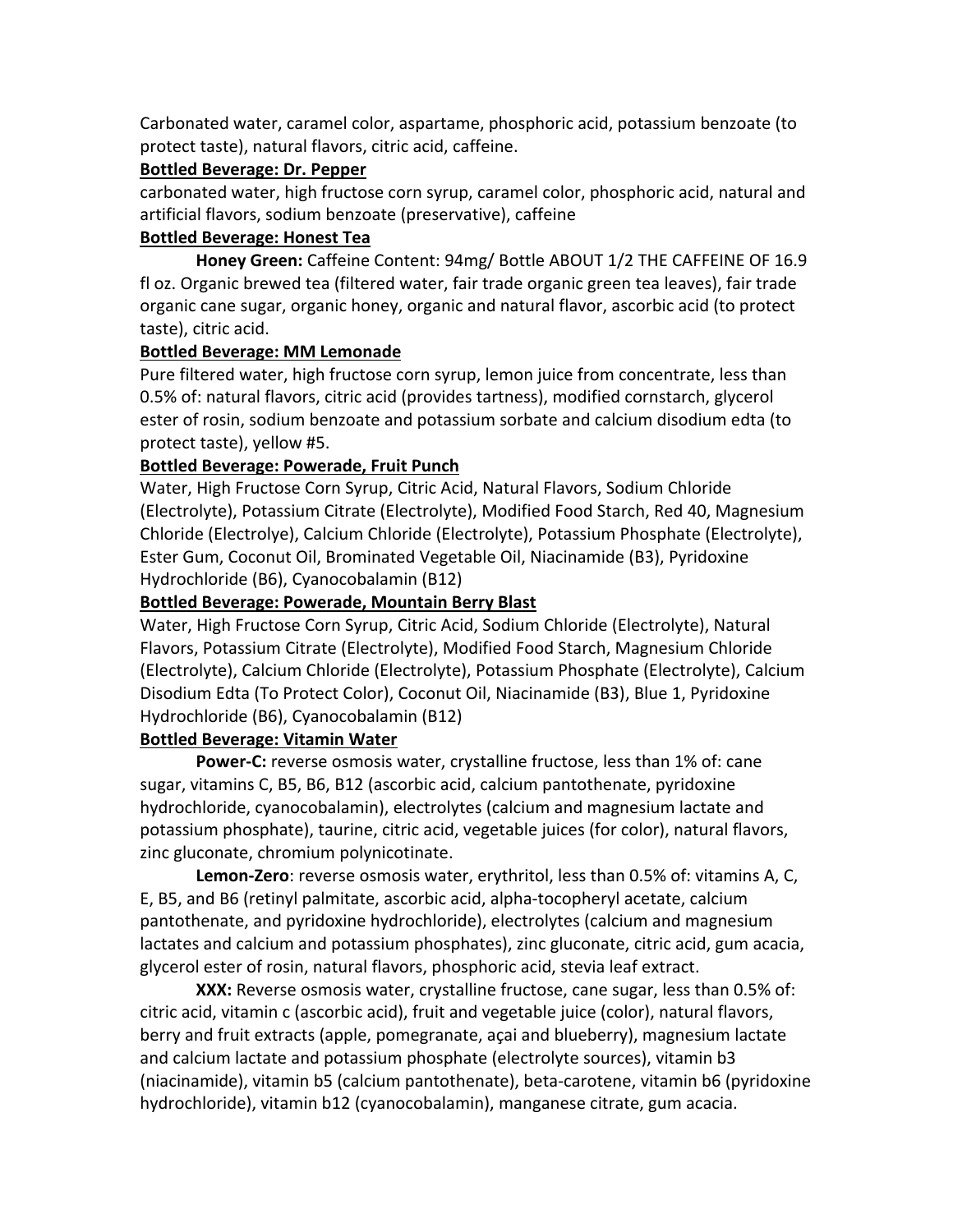# **Capri Sun‐Fruit Punch**

Water, Sugar, Apple And Grape Juice Concentrates, Citric Acid, Water Extracted Orange And Pineapple Juice Concentrates, Natural Flavor, Vitamin E Acetate.

### **Gold Peak Tea: Sweetened Green**

Water, High Fructose Corn Syrup, Natural Green Tea Concentrate From Tea Leaves, Natural Flavors, Ascorbic Acid, Sodium Benzoate And Potassium Sorbate, Phosphoric Acid

## **Gold Peak Tea: Sweetened Black**

Water, High Fructose Corn Syrup, Tea (Natural Tea Essence & Natural Concentrate From Tea Leaves), Caramel Color, Sodium Benzoate & Potassium Sorbate, Phosphoric Acid

## **Gold Peak: Unsweetened Tea**

Water, Tea (Natural Tea Essence & Natural Tea Concentrate From Tea Leaves), Caramel Color, Sodium Benzoate, Potassium Sorbate, Phosphoric Acid

## **Gold Peak: Raspberry Ice Tea**

High Fructose Corn Syrup, Water, Citric Acid, Tea, Natural Flavors, Potassium Citratepotassium Sorbate, Sucralose

## **ICEE‐Blue Raspberry**

High Fructose Corn Syrup, Water, Citric Acid, Yucca and Quillaia Extracts, Artificial Flavors, Sodium Benzoate (preservative) and FD&C Blue #1. This product is free from allergens as defined by the FDA. Product is Gluten Free.

# **ICEE‐Coke**

Ingredients: Carbonated Water, High Fructose Corn Syrup, Caramel Color, Phosphoric Acid, Natural Flavors, Caffeine, Quillaia Extract, Yucca Extract. This product is free from allergens as defined by the FDA. Product is Gluten Free.

### **ICEE‐Cherry**

High Fructose Corn Syrup, Water, Citric Acid, Yucca and Quillaja Extracts, Natural and Artificial Flavors, Sodium Benzoate and Potassium Sorbate (preservatives) FD&C Red #40, and Caramel Color.

This product is free from allergens as defined by the FDA. Product is Gluten Free

# **Hot Chocolate (Citavo)**

Sugar, Whey, Corn Syrup Solids, Non‐Dairy Creamer [Partially Hydrogenated Vegetable Oil (Coconut And/Or Soybean Oils), Corn Syrup Solids, Sodium Caseinate (A Milk Derivative), Dipotassium Phosphate, Sugar, Mono‐ And Diglycerides, Silicon Dioxide, Sodium Stearoyl Lactylate, Soy Lecithin, Artificial Flavors, Colored With (Annatto, Turmeric)], Cocoa Processed With Alkali, Maltodextrin, Creamer [Whey, Nonfat Dry Milk, Partially Hydrogenated Soybean Oil, Dipotassium Phosphate, Monoglycerides],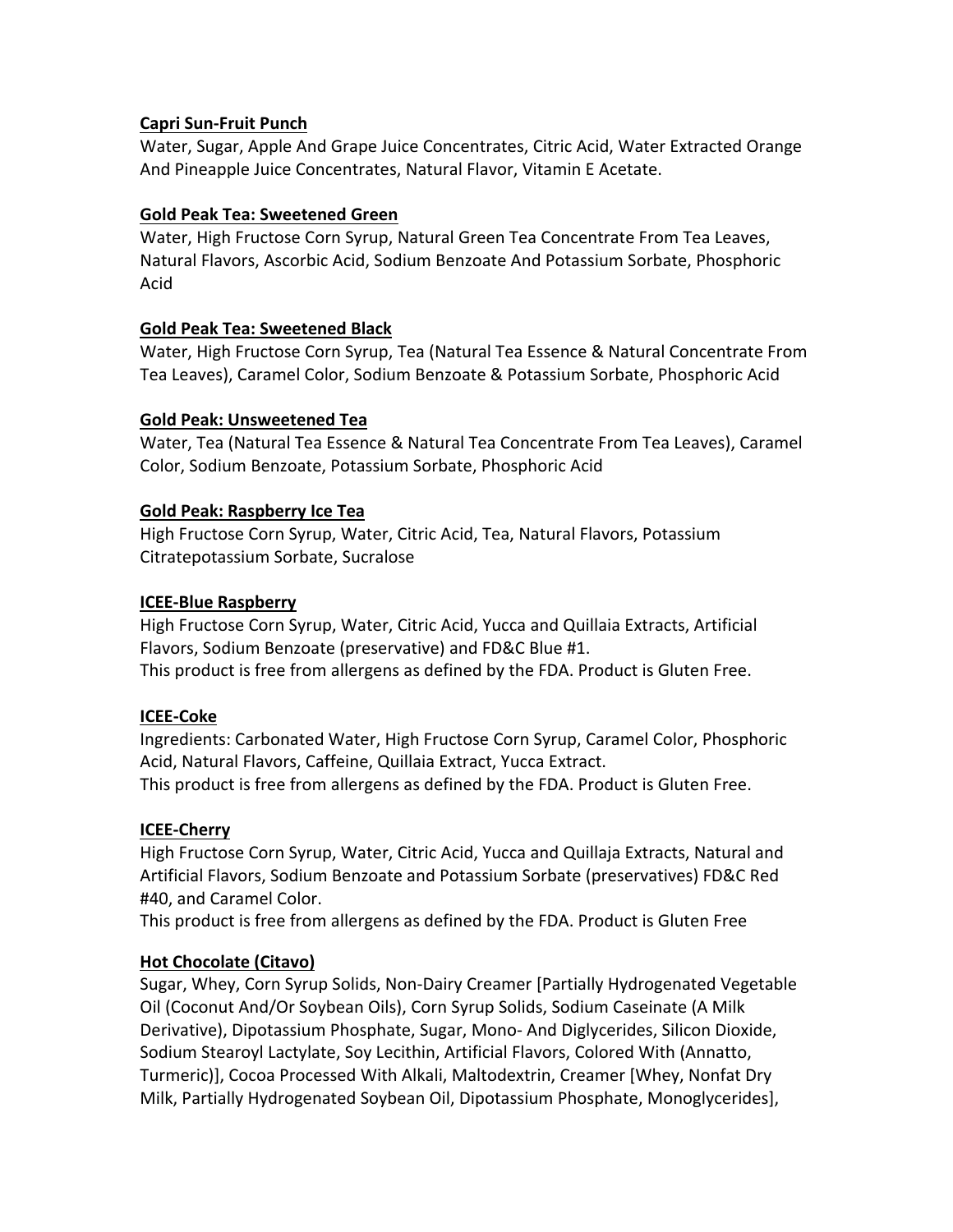Cocoa, Salt, Sodium Aluminosilicate (To Prevent Caking), Tri Calcium Phosphate, Cellulose Gum, Natural And Artificial Flavor. Contains Milk And Soy

# **Coffee (Douwe Egberts)**

Less than 1 gram of carbohydrates, dietary fiber, and protein per serving, if all nutrients required in nutrition facts can be declared as zero, and if no nutrition claims are made on the label. 100% coffee

# **Fountain Beverage BIBs**

# **Coke BIB:**

Ingredients: ingredient statement for syrup | high fructose corn syrup, water, caramel color, natural flavors, caffeine. Ingredient statement for beverage | carbonated water, high fructose corn syrup, caramel color, natural flavors, caffeine.

# **Coke Zero BIB**

Ingredients: ingredient statement for syrup | water, caramel color, phosphoric acid, potassium citrate, potassium benzoate (to protect taste), aspartame, natural flavors, acesulfame potassium, caffeine, sucralose, dimethylpolysiloxane. Ingredient statement for beverage | carbonated water, caramel color, phosphoric acid, potassium citrate, potassium benzoate (to protect taste), aspartame, natural flavors, acesulfame potassium, caffeine, sucralose.

# **Diet Coke BIB**

Ingredients: ingredient statement for syrup | water, caramel color, phosphoric acid, sodium saccharin, potassium benzoate (to protect taste), natural flavors, citric acid, caffeine, potassium citrate, aspartame, dimethylpolysiloxane. Ingredient statement for beverage | carbonated water, caramel color, phosphoric acid, sodium saccharin, potassium benzoate (to protect taste), natural flavors, citric acid, caffeine, potassium citrate, aspartame.

# **Sprite BIB**

Ingredient statement for syrup | high fructose corn syrup, water, citric acid, natural flavors, sodium citrate, sodium benzoate (to protect taste), dimethylpolysiloxane. Ingredient statement for beverage | carbonated water, high fructose corn syrup, citric acid, natural flavors, sodium citrate, sodium benzoate (to protect taste), dimethylpolysiloxane.

# **XXX BIB**

Ingredient statement for syrup | filtered water, citric acid, natural flavors, stevia leaf extract, potassium bezoate (to protect taste), magnesium lactate, potassium sorbate (to protect taste), vitamin b5 (calcium pantothenate), vitamin e (alpha‐tocopherol), potassium phosphate, red 40, calcium lactate, vitamin b6 (pyridoxine hydrochloride), calcium disodium edta (to preserve taste), mangancese citrate, blue 1, vitamin b12 (cyanocobalamin). Ingredient statement for beverage | water, citric acid, natural flavors, stevia leaf extract, potassium bezoate (to protect taste), magnesium lactate, potassium sorbate (to protect taste), vitamin b5 (calcium pantothenate), vitamin e (alpha‐ tocopherol), potassium phosphate, red 40, calcium lactate, vitamin b6 (pyridoxine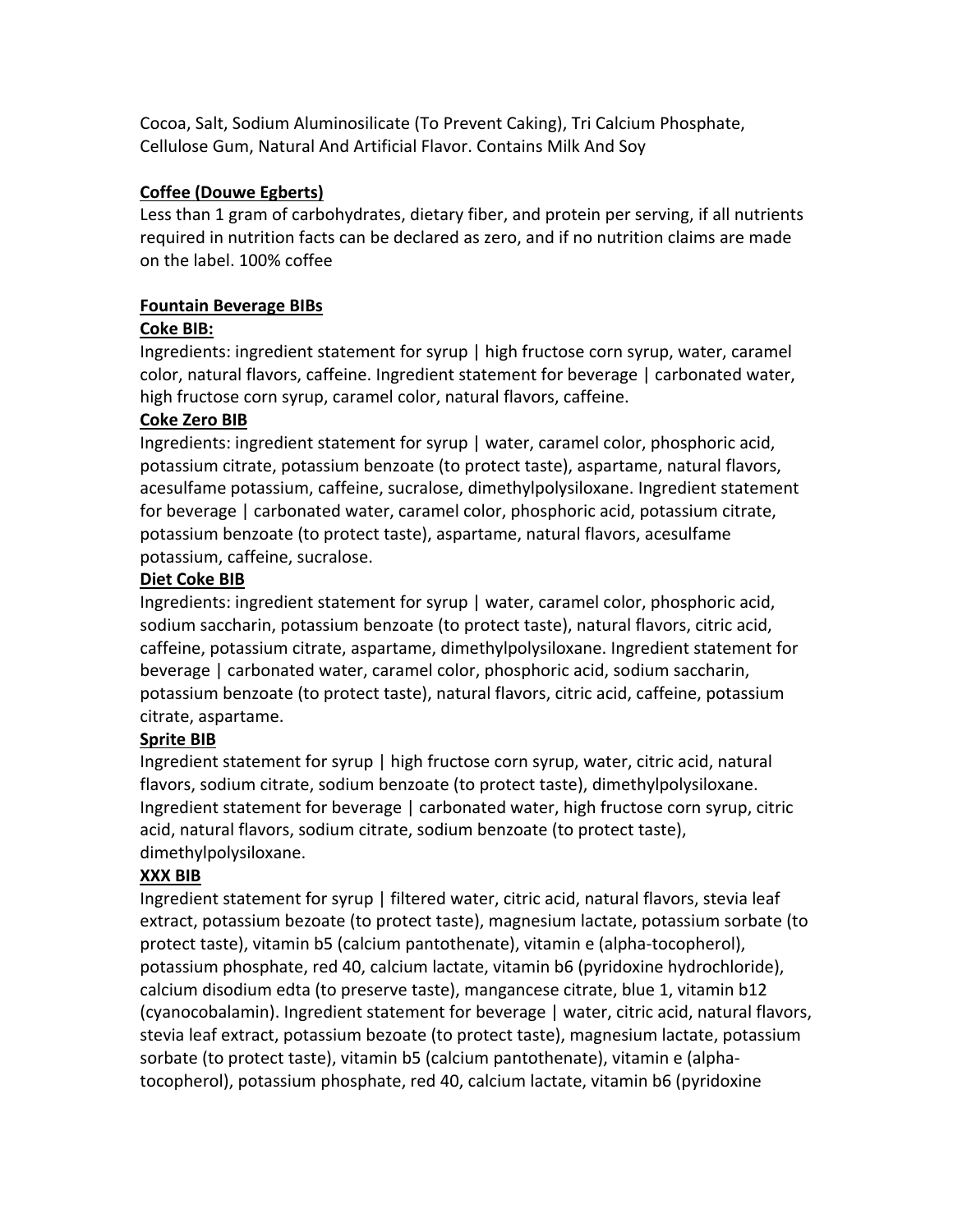hydrochloride), calcium disodium edta (to preserve taste), mangancese citrate, blue 1, vitamin b12 (cyanocobalamin).

# **Dr. Pepper BIB**

Carbonated water, high fructose corn syrup, caramel color, phosphoric acid, natural and artificial flavors, sodium benzoate (preservative), caffeine

# **HI‐C BIB**

Ingredient statement for syrup, high fructose corn syrup, water, citric acid, natural and artificial flavors, ascorbic acid (vitamin c), sodium benzoate (to protect taste), modified food starch, red 40, glycerol ester of rosin. Ingredient statement for beverage, water, high fructose corn syrup, citric acid, natural and artificial flavors, ascorbic acid (vitamin c), sodium benzoate (to protect taste), modified food starch, red 40, glycerol ester of rosin.

# PACKAGED SNACKS:

# **Cracker Jacks**

Sugar, Corn Syrup, Popcorn, Peanuts, Molasses, Salt, Corn And/Or Soybean Oil, Soy Lecithin.

**Allergy Information:** Contains Peanuts And Soy Ingredients

# **Herr's Baked 1 oz Potato Chips:**

Dried potatoes, corn starch, corn oil and/or sunflower oil, sugar, salt, leavening (baking powder [sodium bicarbonate, sodium aluminum sulfate, calcium carbonate, corn starch, monocalcium phosphate], monocalcium phosphate), soy lecithin, and dextrose. Gluten free contains soy. Kosher dairy ou‐d

# **Herr's Caramel Corn**

Corn syrup, popcorn, sugar, molasses, canola oil, baking soda, salt, soy lecithin, and natural vanilla flavor.

# **Herr's 1 oz Potato Chips:**

Potatoes, vegetable oil (contains one or more of the following: corn, cottonseed, soybean, sunflower), salt. Kosher parve ou gluten free

# **M&M's: Milk Chocolate**

Milk Chocolate (Sugar, Chocolate, Cocoa Butter, Skim Milk, Milkfat, Lactose, Soy Lecithin, Salt, Artificial Flavors), Sugar, Cornstarch, Less Than 1%‐Corn Syrup, Dextrin Coloring (Includes Blue 1 Lake, Red 40 Lake, Yellow 6, Yellow 5, Red 40, Blue 1, Blue 2 Lake, Yellow 6 Lake, Yellow 5 Lake, Blue 2), Gum Acacia

# **M&M's Peanut**

Milk Chocolate (Sugar, Chocolate, Cocoa Butter, Skim Milk, Lactose, Milkfat, Peanuts, Soy Lecithin, Salt, Artificial Flavors), Sugar, Peanuts, Cornstarch, Less Than 1%‐Corn Syrup, Gum Acacia, Coloring (Includes Blue 1 Lake, Yellow 6, Red 40 Lake, Yellow 5, Red 40, Blue 1, Blue 2 Lake, Yellow 6 Lake, Yellow 5 Lake), Dextrin. **Allergen: May Contain Almonds** 

# **Peanuts: Hampton Farms, Salted And Roasted**

Roasted‐In‐The‐Shell Peanuts, Salt

**Made On Equipment That Processes Tree Nuts, Soy, Wheat, Milk, And Eggs.**